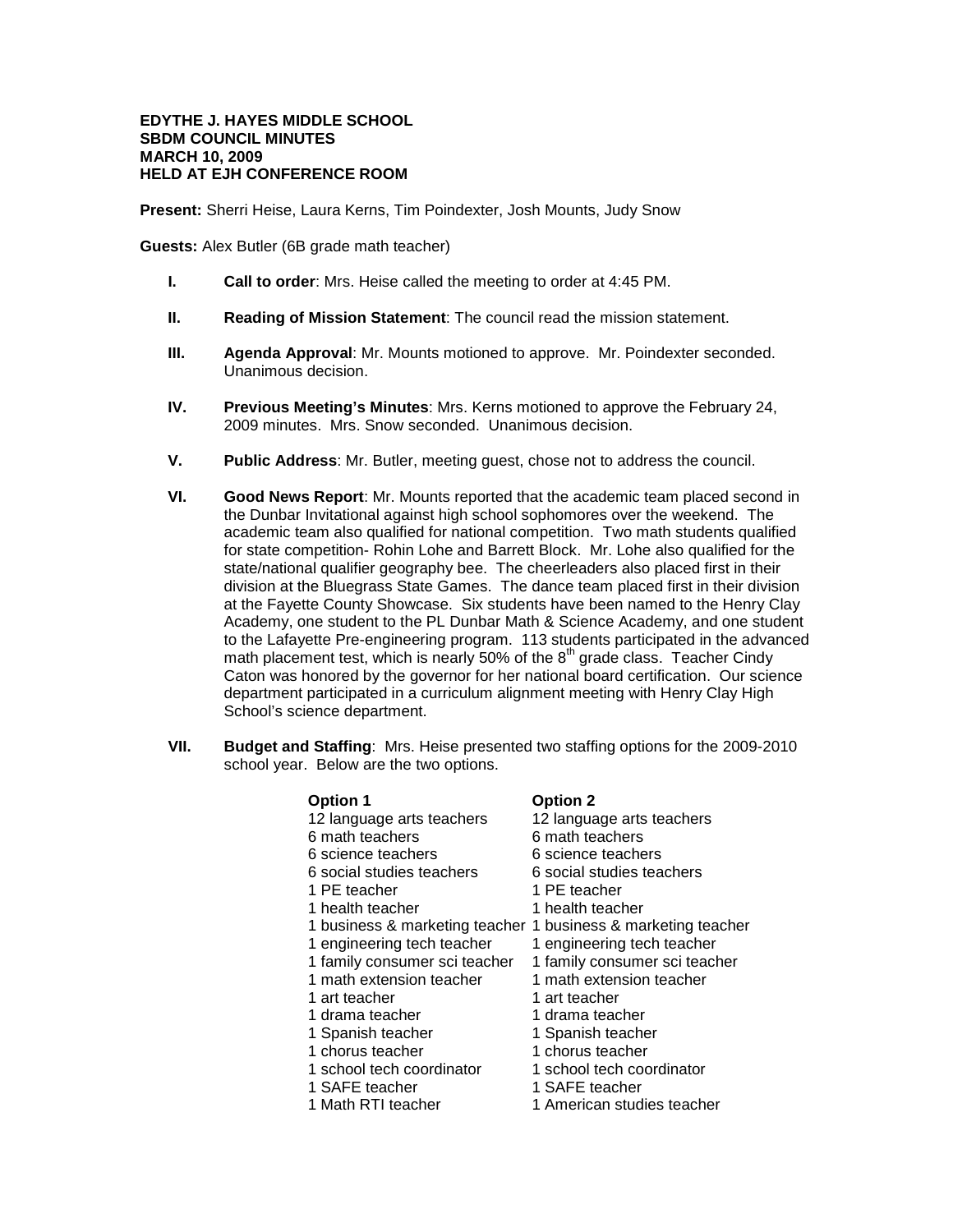Option one assumes we either receive one RFP position or **no** RFP positions. Should we receive no RFP positions, one allocated position would be used for the math RTI class. If we receive one RFP position, one allocated position would be used for the RFP position we do not receive. Option two assumes we receive two RFP positions, leaving us with one extra position.The American studies course would cover curriculum not covered in the social studies courses. Since we will not know if we receive any RFP positions, Mrs. Heise recommended that the council approve both options, contingent on approval of the RFP position. Mrs. Heise also recommended that we convert the allocated .5 counseling position to cash, in order to continue funding the .5 behavior intervention specialist position. Mr. Poindexter motioned to accept both options, contingent on the granting of the RFP positions. Mrs. Kerns seconded. Unanimous decision.

Mrs. Heise presented the budget proposal for the 2009-2010 school year.

\$12,859.90 allocated for .2 for each of the proposed RFP positions

- This will be contingent upon the RFP approvals from the district
- The council may have to review this after we are notified about the RFP positions

\$7,854.00 allocated for one zero hour stipends for Spanish for step team coach \$15,000.00 allocated for copier rental

\$500.00 for instructional supplies for the library

\$17,000.00 for general instructional supplies

\$5,500.00 for library books

\$500.00 for periodicals

\$500.00 for audiovisual materials

\$500.00 for supplemental books and study guides

\$1,500.00 for counseling office for testing materials

\$1,000.00 for principal's office for CATS awards

\$5,700.00 for registration fees and dues for teachers and administration

\$7,264.12 for contingency

\$1,000.00 for open house and parent meetings

\$2,000.00 for other expendable equipment for the library

\$3,500.00 for building operations

\$500.00 for printing

\$10,000.00 for math textbooks

\$4,300.00 for extended day pay for academic coaches and the STC

This totals \$96,978.02 for the 2009-2010 school year. Mrs. Snow motioned to approve the budget for the 2009-2010 school year.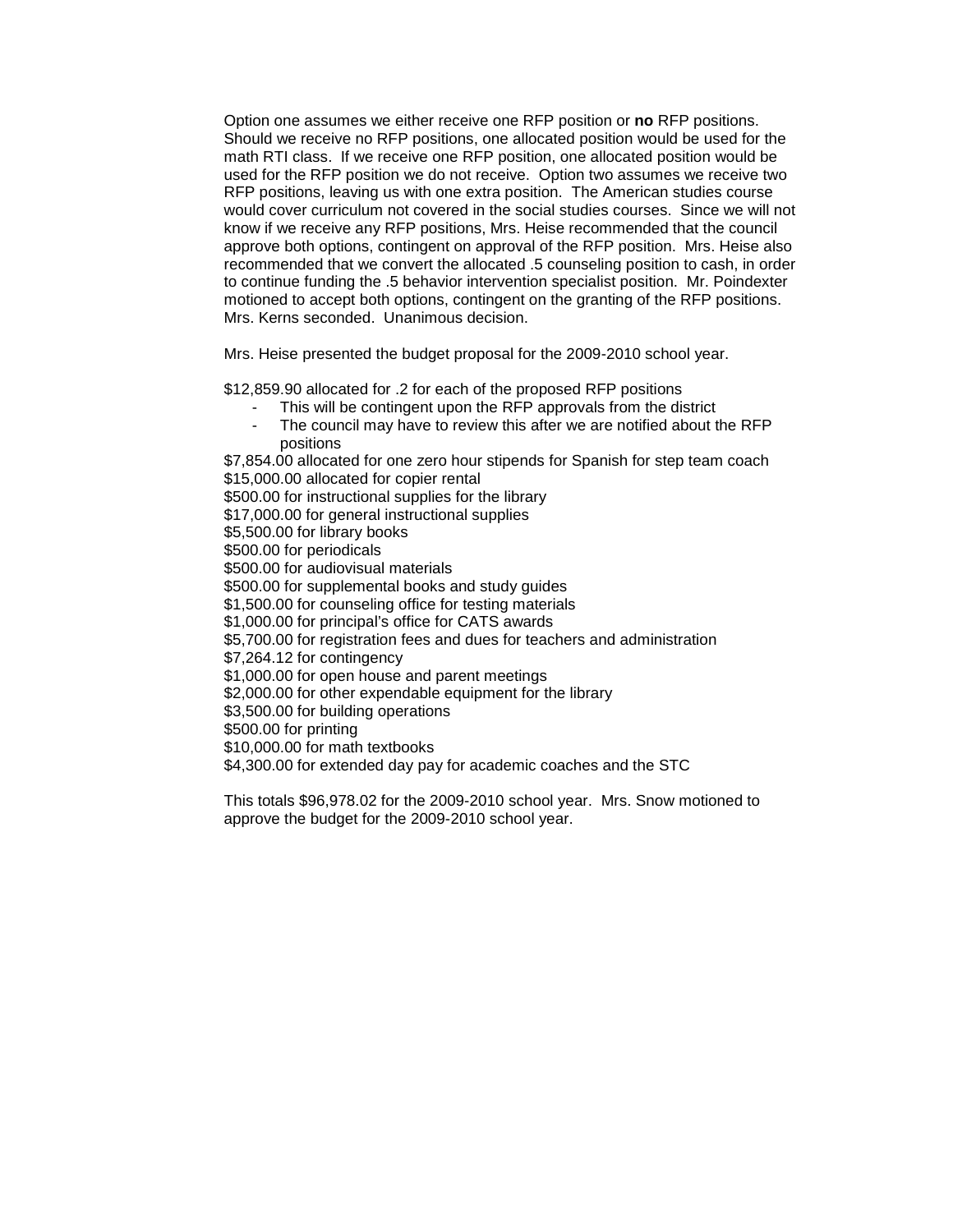Mr. Hoskins presented the supplemental position budget for the 2009-2010 school year.

| <b>ACADEMIC POSITION TITLE</b>          | <b>STIPEND</b> | <b>BAND</b>            |
|-----------------------------------------|----------------|------------------------|
| <b>Academic Competition Sponsor</b>     | 1600           | Α                      |
| Assistant academic team                 | 800            | A                      |
| Professional development chair          | 800            | A                      |
| Math team coach                         | 1600           | A                      |
| Student council sponsor                 | 1600           | A                      |
| Subject area representative             |                |                        |
| Language arts                           | 1600           | A                      |
| Social studies                          | 1600           | Α                      |
| <b>Mathematics</b>                      | 1600           | A                      |
| Science                                 | 1600           | A                      |
| Special eduation                        | 1600           | A                      |
| Arts and Humanities                     | 1600           | A                      |
| Practical living and vocational studies | 1600           | A                      |
| Team leader                             |                |                        |
| 6A-Bobcats                              | 2950           | A                      |
| 6B- Cougars                             | 2950           | Α                      |
| 7A- Jaguars                             | 2950           | A                      |
| 7B-Wildcats                             | 2950           | A                      |
| 8A-Tigers                               | 2950           | A                      |
| 8B- Pumas                               | 2950           | A                      |
| <b>Exploratory team</b>                 | 1600           | A                      |
|                                         |                |                        |
| Technology coordinator                  | 2350           | A                      |
| Yearbook sponsor                        | 1600           | A                      |
| Drama sponsor                           | 800            | A                      |
| Webmaster                               | 800            | A                      |
| Portfolio cluster leader                | 800            | A                      |
| Building assessment coordinator         | 800            | A                      |
| Internal planning facilitator           | 200            | D                      |
|                                         |                |                        |
| <u>ATHLETIC POSITION TITLE</u>          | <b>STIPEND</b> | <b>BAND</b>            |
| Boys' head basketball coach             | 3150           | A                      |
| Boys' assistant basketball coach        | 1600           | Α                      |
| Boys' assistant basketball coach        | 0              | A (800 from athletics) |
| Girls' head basketball coach            | 3150           | A                      |
| Girls' assistant basketball coach       | 1600           | A                      |
| Head cheerleading coach                 | 3150           | A                      |
| Assistant cheerleading coach            | 800            | Α                      |
| Head dance team coach                   | 800            | A                      |
| Head football coach                     | 3150           | Α                      |
| Assistant football coach                | 1600           | A                      |
| Assistant football coach                | 800            | A                      |
| Assistant football coach                | 0              | A (800 from athletics) |
| Head boys' track and field coach        | 3150           | A                      |
| Head girls' track and field coach       | 3150           | A                      |
| Assistant boys' track and field         | 1600           | A                      |
| Assistant girls' track and field        | 1600           | A                      |
| Head volleyball coach                   | 3150           | A                      |
| Assistant volleyball coach              | 1600           | A                      |
| Step team coach                         | 0              | A (800 from Section 6) |
|                                         |                |                        |